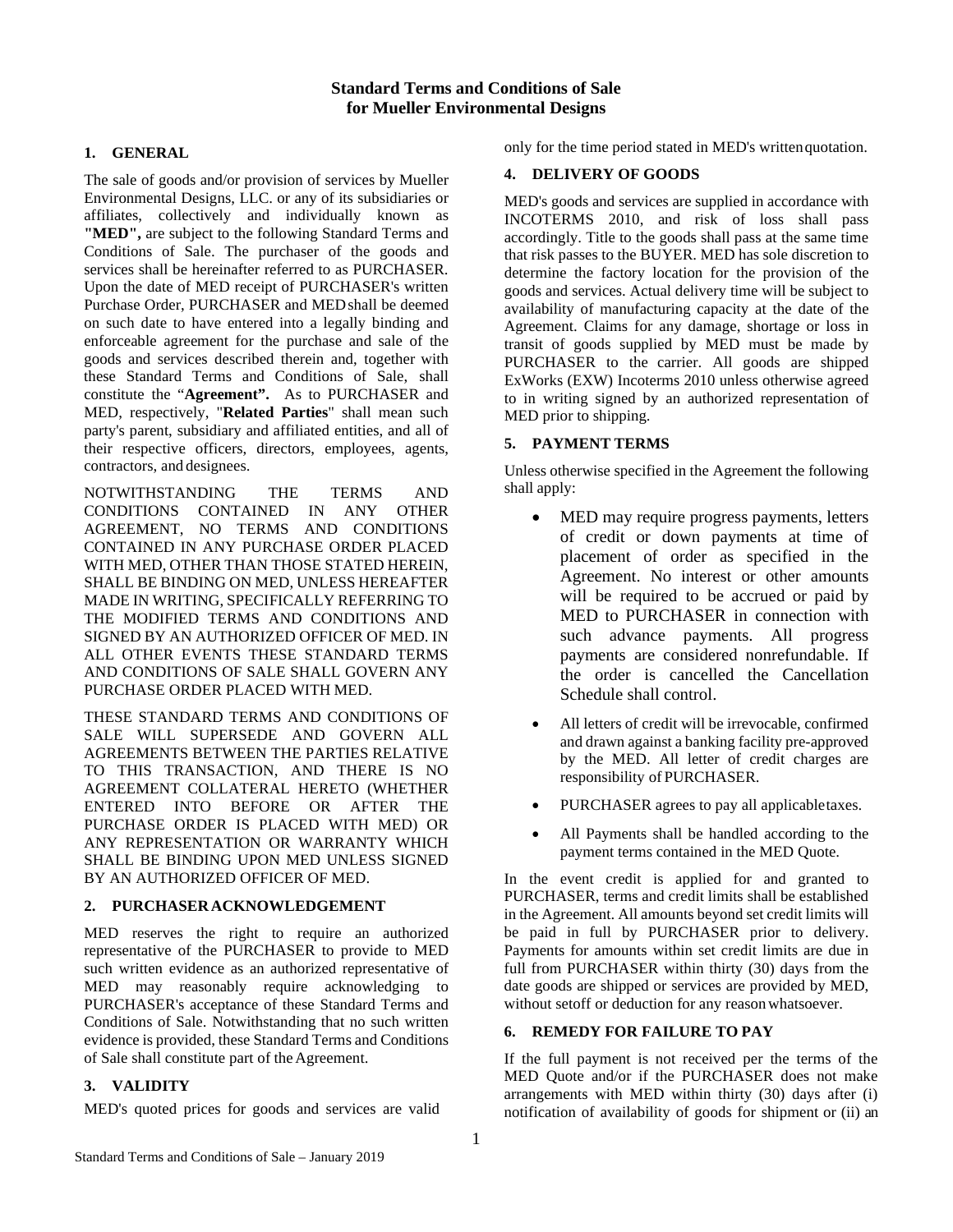invoice for payment is sent by MED, then MED may, in its sole discretion, charge interest at the rate of 18% per annum on unpaid amounts, calculated and compounded

Monthly, until paid in full. The PURCHASER also agrees to pay all reasonable legal expenses and agency commissions sustained by MED in pursuit of any payment which is past due, on a full indemnity basis. MED shall have the right to file an M & M lien or statutory lien at its sole option and discretion. MED reserves the right to sell the goods and seek any and all damages for non-payment.

### **7. CANCELLATION**

Should PURCHASER cancel its order with MED the Cancellation Schedule attached to the MED Quote shall control.

### **8. LIMITATION OF LIABILITY FOR LOSS, ETC.**

(a) PURCHASER agrees that MED shall only be liable for any loss, damage expense or delay to the goods resulting from the negligence or the other fault of MED, such liability shall be limited to an amount equal to the Purchase Price of the goods or equipment sold to Purchaser;

(b) Where MED issues its own bill of lading and receives freight charges as its compensation. PURCHASER has the option of paying a special compensation and increasing the limit of MED's liability up to the shipment's actual value; however, such option must be exercised by written agreement, entered into prior to any covered transaction(s), setting forth the limit of MED's liability and the compensation received;

(c) In instances other than in (b) above, unless PURCHASER makes specific written arrangements with MED to pay special compensation and declare a higher value and MED agrees in writing, liability is limited to the amount set forth in (a) above;

(d) PURCHASER agrees that MED shall, in no event, be liable for consequential, punitive, statutory or special damages in excess of the monetary limit provided for above.

(e) MED does not assume, nor authorize any representative or other person to assume for it any obligation or liability other than as expressly set forth herein.

### **9. FORCE MAJEURE**

Neither party shall be liable for any failure or delay in performance under the Agreement (other than for delay in the payment of any amount due and payable including accrued interest prior to the date of the Force Majeure, as hereafter defined) to the extent such failure or delay is caused by reasons of force majeure beyond that party's reasonable control and not caused by that party's fault or

negligence ("Force Majeure") including, but not limited to, the occurrence of natural disasters such as earthquakes, hurricanes and floods, the occurrence of war, riot, acts of terrorism or other major upheaval, the imposition of trade sanctions or trade embargoes (including denied and sanctioned parties), the failure of suppliers, subcontractors, and carriers, and/or other necessary parties to substantially meet that party's performance obligations under the Agreement. As a condition precedent to the nonperforming party's claim of Force Majeure, the nonperforming party must give written notice to the other party, within five (5) days after the Force Majeure, and provide complete details in respect of the occurrence of the cause relied upon to excuse performance. The dates by which performance obligations are scheduled to be met will be extended for that period of time which is equal to the time lost due to any delay caused by the Force Majeure. If a Force Majeure event occurs while MED is providing service work at a PURCHASER location, then MED will be paid at its then applicable personnel at stand-by rates during any such Force Majeure event. MED shall submit its invoice for the payment of such charges which shall be paid within thirty (30) days from the date of such invoice. The failure to pay for such charge shall release MED from any further performance obligation under the Agreement. If the Force Majeure event extends for a period of more than forty-five (45) days, MED has the right to terminate the Agreement and cancel the order and in that event, MED will refund any deposit or down payment after deducting the expenses that have been incurred by MED up to the date of receipt of notice by MED of the Force Majeure event, as determined by MED in its sole discretion.

### **10. LIMITED WARRANTY**

Unless otherwise specified in writing in the Agreement, MED warrants its goods to be free from defects in materials and workmanship for a period of 18 months from date of shipment from MED's factory location or one year from startup, whichever occurs first. Should any part of such goods be found, under normal use and service during the warranty period to be defective, MED will repair or replace such goods at its factory location, provided (i) that MED receives written notice of the defective product or part within the warranty period, (ii) such defective product or part is returned to that location by the PURCHASER on a prepaid freight basis no later than thirty (30) days after the expiration of the warranty period, (iii) that the MED return material authorization number, invoice number and PURCHASER'S purchase order number are noted on the shipping container and (iv) that inspection of the original goods establishes the claim defect to the satisfaction of MED in its sole discretion.

MED provides no warranty with respect to components manufactured by others which are subject to the warranties of their respective manufacturers that are used in MED's goods or sold by MED. Should any such component, provided by MED, fail within the manufacturer's warranty period, such component must be returned to MED by the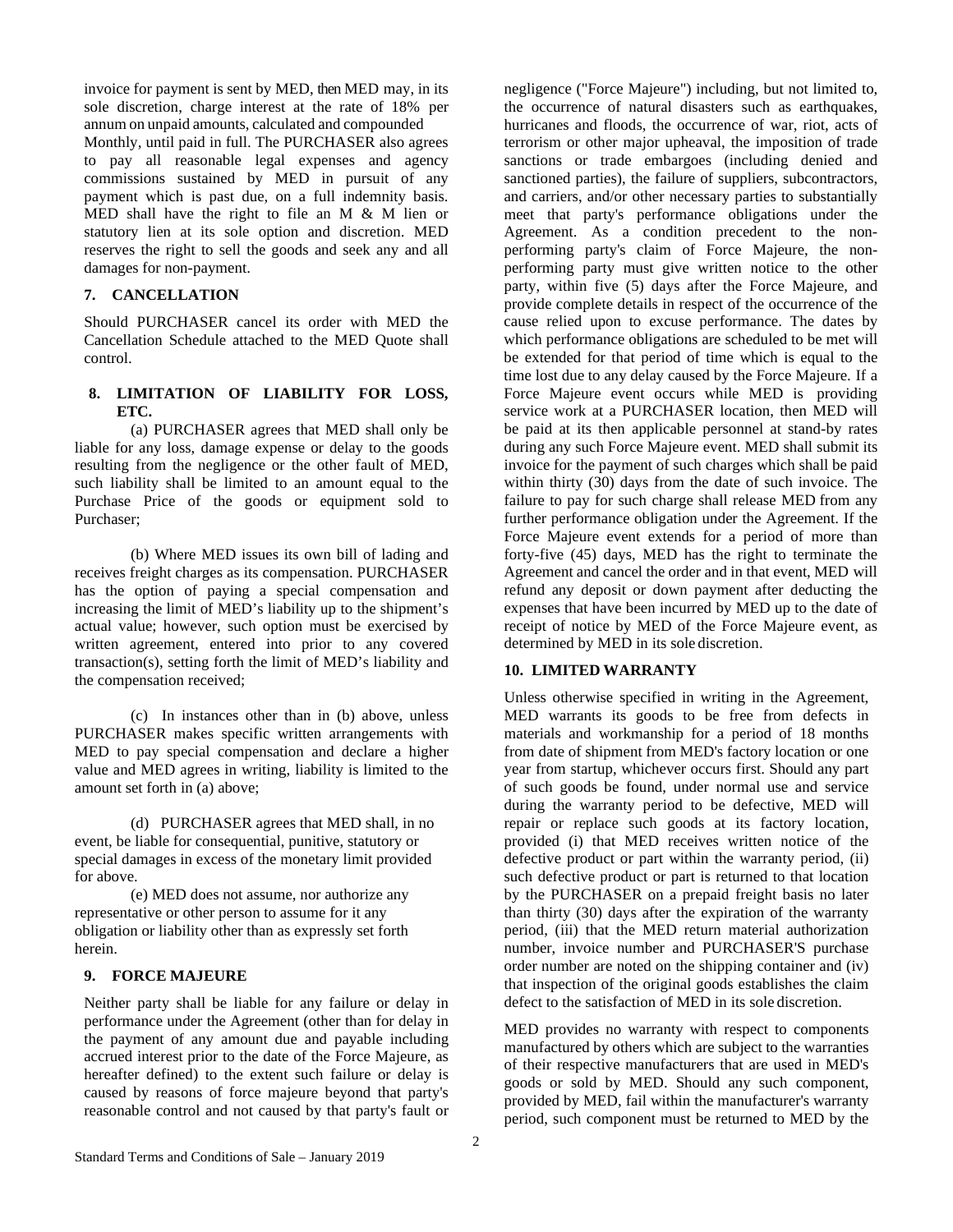PURCHASER on a prepaid freight basis in accordance with MED's return policy (section 11 below) so it can be returned to the original component manufacturer's facility for evaluation and disposition.

Any good that is repaired by MED is warranted to be free from defects in materials and workmanship for a period of ninety (90) days from the date of completion of repair or the remaining portion of the original warranty, whichever is longer.

No warranty shall apply (i) to goods upon which repairs or alterations have been made (unless authorized by MED), (ii) for goods misused, neglected and/or incorrectly installed, stored or operated or (iii) to goods which have not been operated or maintained by demonstrably competent personnel.

On-site warranty service may be provided by MED upon request by PURCHASER, and subject to conditions contained in section 11 below, during the original warranty period for MED's goods which cannot be returned by the PURCHASER to MED'S designated service location due to logistical or financial reasons acceptable to MED. PURCHASER will be responsible for all normal travel and living expenses incurred by MED's personnel during any warranty service call and all costs associated with the transportation, taxes, duties and importation costs of all replacement components. PURCHASER will also be responsible for the transportation, importation and exportation expenses associated with any special tools required for this warranty work. PURCHASER will not be responsible for daily service charges associated with onsite repairs which are determined by MED to be a covered warranty defect. Daily service charges for repairs determined by MED to be the result of misuse, neglect, modification or incorrect installation or operation will be the responsibility of PURCHASER.

MED's total liability and PURCHASER's sole remedy under this warranty is limited to such repair or replacement subject to the conditions stated herein, and no allowance will be made for repairs, replacements and/or alterations unless made with MED's prior written approval. **THE WARRANTIES CONTAINED HEREIN ARE THE SOLE AND EXCLUSIVE WARRANTIES, AND MED HEREBY DISCLAIMS ANY OTHER WARRANTIES, EXPRESS OR IMPLIED, INCLUDING WITHOUT LIMITATION THE IMPLIED WARRANTIES OF MERCHANTABILITY AND FITNESS FOR A PARTICULAR PURPOSE.**

### **11. FIELD SERVICE SUPPORT**

MED may provide qualified personnel to provide field service support for final installation, commissioning, training and required service regardless of whether such work is determined by MED to be warranty work. MED reserves the right to decline to provide field service support upon request if qualified personnel are unavailable or if logistical issues and/or if geopolitical situations may, in MED's discretion, jeopardize the personal safety of MED's

personnel. When personnel are dispatched to provide field service support, PURCHASER agrees to provide a purchase order for the amount of the estimated service costs, paid within thirty (30) days from invoice, in respect of all MED's charges, including the prevailing daily service charges, mileage charges, normal travel and living expenses from the time that MED's personnel leaves MED's designated point of origin until the time that the personnel return to the point of origin. All such charges which exceed PURCHASER's approved available credit limit at the time of any field service call, must be prepaid to MED by PURCHASER before mobilization. MED shall have no obligation to supply such personnel until such charges are paid, unless alternative terms or credit limits determined by MED are established. Any parts which are deemed by MED's personnel to be defective in material or workmanship will be provided free of charge to PURCHASER during the warranty term as stated above; however, PURCHASER will be responsible for all transportation and importation costs associated with these components. Reimbursement to PURCHASER by MED for any excess prepaid costs, or for costs of parts replaced under warranty, will be made to PURCHASER within thirty (30) days from the date of MED's personnel return to MED's designated point of origin or the date of receipt of the defective parts in the MED's designated location, whichever is later.

When MED provides field services support for final installation, commissioning and training of PURCHASER'S personnel for certain goods, PURCHASER will be responsible for providing utilities, materials and labor to prepare the site for installation and pre-install goods in accordance with MED's written requirements. Failure of PURCHASER to complete these responsibilities prior to the arrival of MED's service personnel will result in additional charges and/or delays in completion of final installation and commissioning. If required, PURCHASER is to provide a technical translator familiar with the English language and in particular, familiar with industrial or transportation terminology to facilitate this process. Should the stay of MED's service personnel be extended as a result of causes beyond the control of MED or MED's personnel, PURCHASER agrees to reimburse MED for those documented expenses in excess of the pre-paid estimated or approved available credit limit amount within fourteen (14) days from invoice. MED may, in its sole discretion, charge interest at the rate of 18% per annum on unpaid amounts, calculated and compounded monthly, not in advance until paid in full. PURCHASER also agrees to pay all reasonable legal expenses and agency commissions sustained by MED in pursuit of any payment which is past due, on a full indemnity basis.

#### **12. RETURNS**

MED's return policy is independent from MED's warranty and service policies. MED must authorize, in writing, any returns before any return will be considered by MED for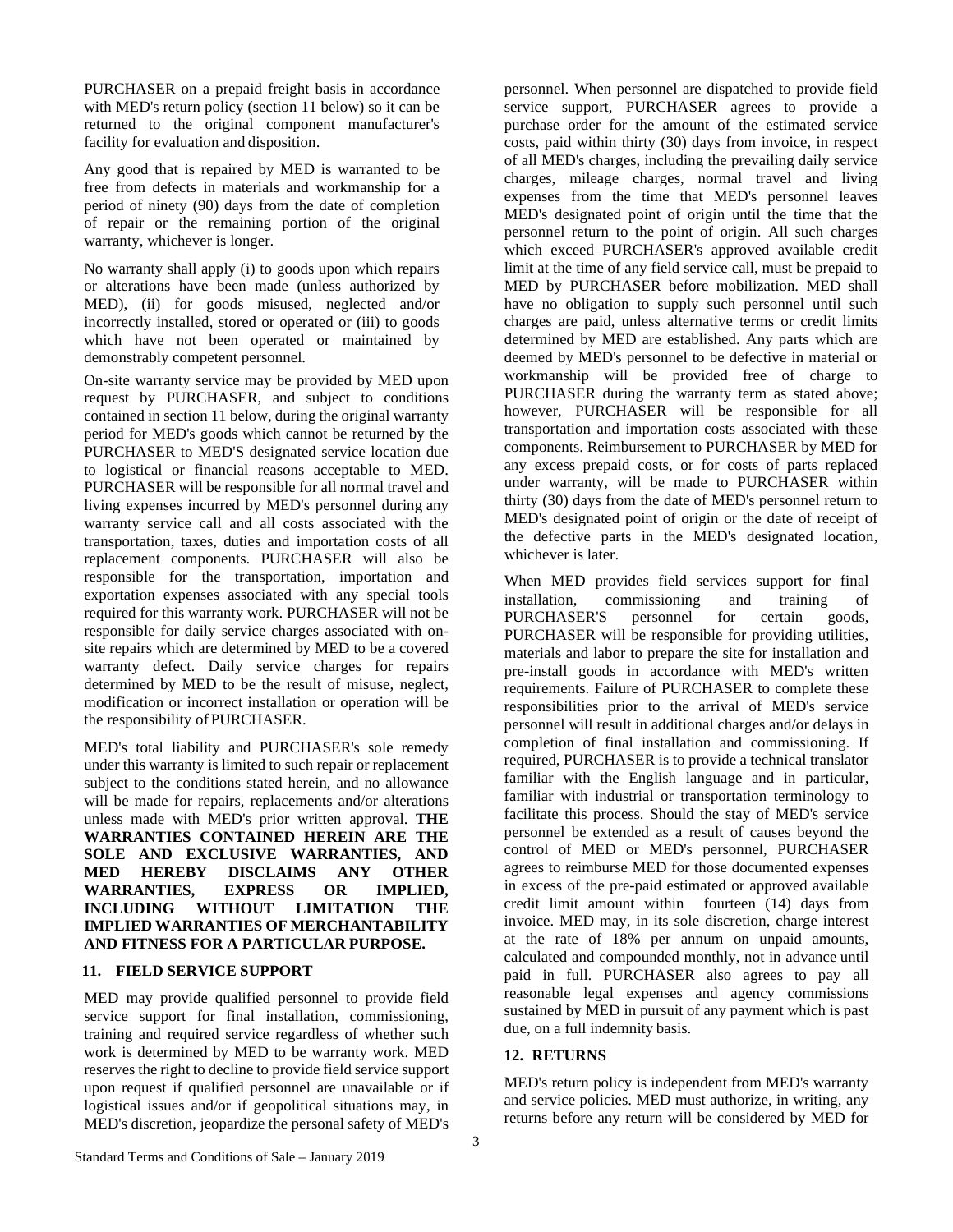any refund. Goods returned without prior written authorization by MED will not be accepted. MED return material authorization number, invoice number and PURCHASER'S purchase order number must be noted on the shipping container and all supporting documentation accompanying any authorized return shipment. Returns will be accepted only on new, unused, and/or standard stock goods returned within thirty (30) days of the date of the Agreement. PURCHASER must return goods on a freight prepaid basis. MED may, in its sole discretion, accept for return other items such as custom made goods, special order goods or goods requiring special processing.

If MED decides to accept for return such goods, MED may charge PURCHASER a restocking fee in order to do so. Electrical or electronic goods will not be accepted for return unless such goods fail to meet specifications or were shipped in error. A credit memo will be issued for those items determined by MED to be in compliance with this return policy. A credit memo will be issued for original freight charges only in those cases where the goods were defective, were shipped incorrectly and/or failed to perform as specified.

## **13. CHANGES**

Any requests for changes to the order for goods or services after the date of the Agreement will not be effective unless accepted in writing by both parties. Any request for changes must be initiated by the party seeking the change in the form of a written notice of such request. The request for such change can be for one or more of the following: (1) the goods (2) the specifications, drawings, designs or other such technical criteria; (3) field service needs; (4) goods quantities; (5) delivery dates; and (6) method or location of delivery. Notwithstanding the foregoing, MED expressly reserves its right to change, discontinue and/or modify the design and manufacture of its goods without obligation to furnish, retrofit or install goods previously or subsequently sold.

#### **14. CONFIDENTIAL INFORMATION, TECHNOLOGY AND PROPRIETARY RIGHTS**

The parties acknowledge that certain confidential information may be exchanged in the course of executing this Agreement and that all aspects of all discussions and materials exchanged will be treated as confidential and will not be disclosed to any third parties, except as permitted herein. Both parties agree to protect the other parties' confidential information by not discussing, disclosing, copying and/or distributing this information to any employee who is not actively involved in the project. Furthermore, the terms of employment for employees involved in this project must include an agreement to protect the confidentiality of both parties' confidential information. Examples of confidential information include, but are not limited to, bids or proposals, methods of manufacturing, engineering or manufacturing drawings, specifications and tolerances, operating procedures and

processes, test reports, test methods, control systems, computer programs and instructions and similar information which is not available (or should not be made available) to competitors. Both parties agree to specifically label all confidential information as such. No written information shall be regarded as confidential information if it is not labeled or if it can be shown that such information: 1) is already in the public domain; 2) is already known to the other party; 3) is independently developed by the other party; 4) is disclosed by a third party through no fault of either party; and 5) is required by either party to be disclosed under applicable law or by a court of competent jurisdiction.

Any confidentiality obligation imposed by this agreement may be waived by written agreement of the parties. The parties acknowledge that their respective obligations hereunder will survive termination for a period of five (5) years after the effective date of termination of this Agreement. Within thirty (30) days after the effective date of termination of this Agreement, all written confidential information belonging to the other party will be returned or destroyed.

To the extent necessary to obtain subcontractor bids, to present design proposals to qualified customers, or to obtain governmental or regulatory body assessment/approval, MED is permitted to supply select portions of the confidential information to such third parties. Any such disclosure shall be reviewed and approved in writing by PURCHASER. Submissions of confidential information to third parties must be made under a signed confidentiality agreement prohibiting unauthorized disclosure, reproduction in any form, distribution or use of such information. Third parties are required to agree to return all confidential information upon request.

Both parties agree that the other party currently possesses certain core technology and proprietary rights to ideas, goods and processes related to their own area of expertise and business. Technology includes, but is not limited to, confidential and proprietary information developed by either party concerning their own existing or proposed goods and services, trade secrets and technical data. Proprietary rights include, but are not limited to, existing and proposed goods or methods which are covered by issued patents, pending patents or which are under review or development. The Agreement does not transfer the rights to one party's technology or proprietary rights to the other party or permit use of such rights except as expressly permitted by the Agreement. All documents, drawings, specifications, procedures, processes, methods and systems, which are developed by one party and supplied to the other party will remain the property of the originating party. Both parties agree not to design or build identical or similar goods either in part or in whole for any third party or for their own use using the other party's technology or proprietary rights.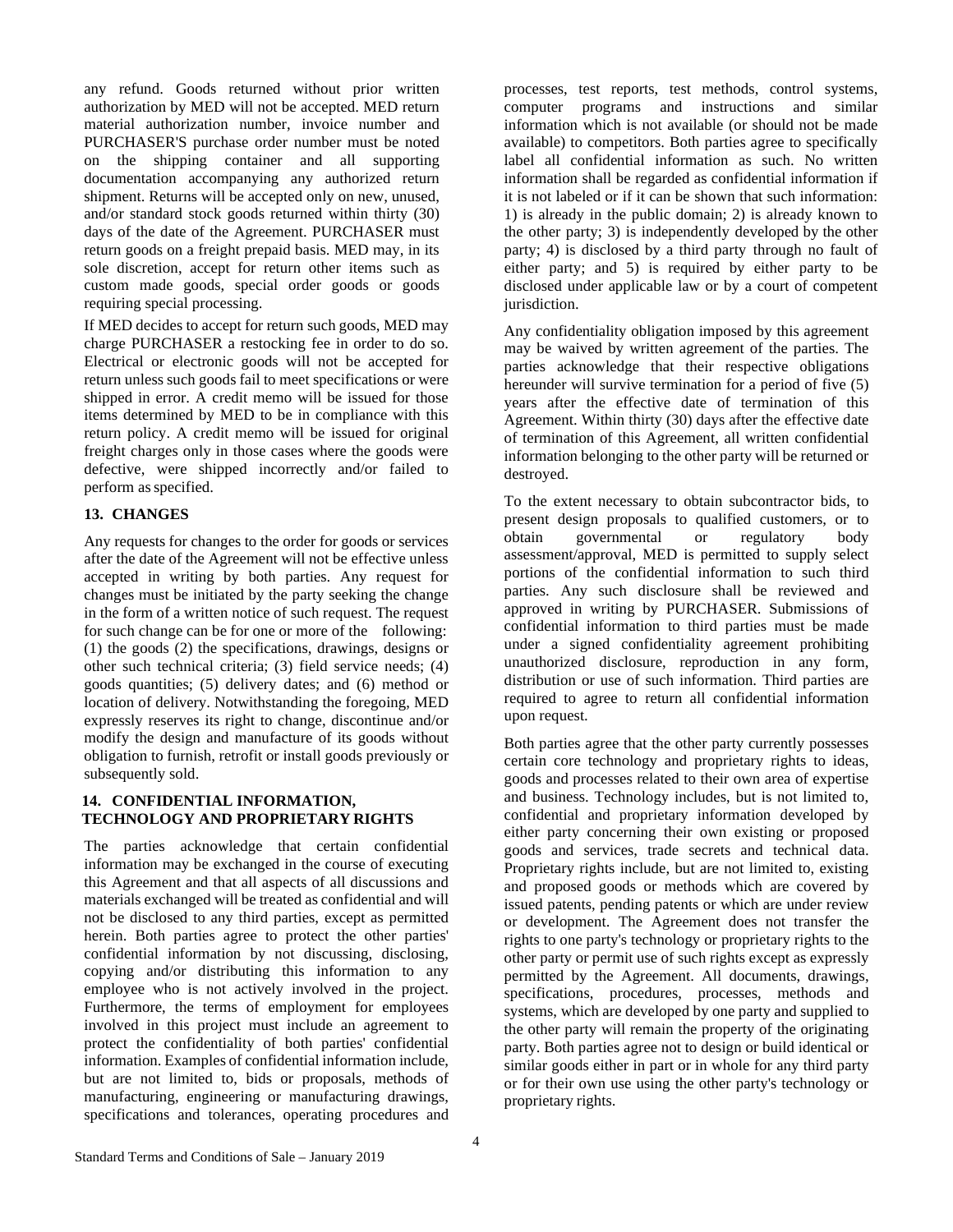### **15. INDEMNIFICATION FOR PATENT INFRINGEMENT**

PURCHASER agrees to indemnify MED, in respect of all losses, claims, damages, costs and expenses, including legal expenses on a full indemnity basis, arising out of patent infringement claims arising from modifications made by PURCHASER to MED's goods unless such modification has been approved by MED in writing.

### **16. INSURANCE**

Both parties agree to maintain adequate insurance to support each party's obligations under the MED Quote sometimes referred to as RFQ. Upon written request by one party, the other party shall furnish to the requesting party certificates of insurance to evidence that adequate insurance is in place and is in full force and effect

### **17. COMPLIANCE WITH ANTI-CORRUPTION LAWS**

PURCHASER represents and warrants, in connection with the transactions contemplated by this Agreement, and any other agreement contemplated by or entered into pursuant to this Agreement, that it shall take no action, directly or indirectly, that would constitute a violation of the United States Foreign Corrupt Practices Act of 1977, as amended (the "FCPA"), United Kingdom Bribery Act of 2010 as amended ("UKBA"), Canadian Corruption of Foreign Public Officials Act, or any other applicable anti-bribery or anti-corruption law, convention or regulation (collectively, "**anti-corruption laws**"). PURCHASER acknowledges and confirms that it and its Related Parties are familiar with the provisions of the anti-corruption laws. PURCHASER hereby agrees to indemnify, defend and hold harmless MED and its Related Parties from and against any and all losses, causes of action, liability, claims, demands, damages, judgments, awards, costs or expenses (including our legal fees and expenses on a solicitor-client basis) (collectively "**Claims**") arising in connection with any alleged breach by PURCHASER or any of its Related Parties of this section. MED reserves the right to terminate the Agreement in its entirety, without liability to PURCHASER, if MED has a good faith basis for believing PURCHASER or any of its Related Parties has violated or intends to violate any country's anticorruption laws. PURCHASER agrees to comply with the FCPA, the UKBA, and all other anti-corruption and/or anti-bribery laws applicable in the jurisdiction in which MED is selling the Goods. PURCHASER hereby declares that it has read and understands the provisions of the FCPA and UKBA and, on that basis; it further represents and covenants that neither it nor any of its employees or agents have taken or will take any action to cause MED to be in violation of the FCPA or any other anti-corruption and/or anti-bribery laws. Specifically, PURCHASER hereby certifies that it has not paid, nor offered or agreed to pay, nor has caused to be paid, or offered or agreed to be paid, directly or indirectly, in respect of this

Agreement, any political contributions, fees or commissions to any public or governmental employee or official anywhere for the purpose of influencing such official's act or decision to provide business to PURCHASER or MED.

### **18. COMPLIANCE WITH EXPORT RESTRICTIONS**

MED's products may be subject to the export control laws of the United States, Canada or other countries where its products are sold. PURCHASER acknowledges that it will comply with all such laws and regulations, and obtain all licenses to export, re-export or import MED's products as may be required. PURCHASER will not, without first obtaining any necessary licenses, export or re-export any of MED's products, proprietary information or related technical data: (i) for any prohibited end uses; (ii) to any prohibited destinations; or (iii) to any individuals or entities that are presently on any denied party lists. Diversion contrary to U.S. law is prohibited.

PURCHASER agrees to assist MED in obtaining any necessary export licenses or end-use statements for MED's goods or services required for MED to deliver its goods and services to PURCHASER. MED shall not be liable to PURCHASER for any failure to provide goods, services or technical data as a result of any of the following governmental actions: (1) refusal to grant export or reexport licenses; or (2) cancellation of export or re-export licenses. MED reserves the right to not ship the goods or services and terminate the Agreement in its entirety, without liability to PURCHASER, if MED has a good faith basis for believing PURCHASER or any of its Related Parties has violated, or intends to violate, any country's export regulations. PURCHASER hereby agrees to indemnify, defend and hold harmless MED and its Related Parties from and against any and all Claims arising in connection with any breach, or alleged breach, of this section 17 by PURCHASER or any of its Related Parties.

### **19. INDEMNITY**

PURCHASER shall release, indemnify, defend and hold harmless MED and its Related Parties from and against all Claims for (i) damage to, or destruction of, property or injury (including death) to any person whatsoever, including without limitation to PURCHASER, its Related Parties, any of its or their customers, contractors or suppliers, arising from or related to the purchase or use or operation of MED's goods or services, **REGARDLESS OF THE CAUSE INCLUDING WITHOUT LIMITATION, THE NEGLIGENCE OR STRICT LIABILITY OF, OR BREACH OF CONTRACT, WARRANTY OR DUTY BY MED OR ITS RELATED PARTIES**; and (ii) for any breach of any of the terms and conditions of this Agreement by PURCHASER. Furthermore, notwithstanding anything contained in the Agreement to the contrary, to the maximum extent permitted under law, PURCHASER shall release, indemnify, defend and hold harmless MED and its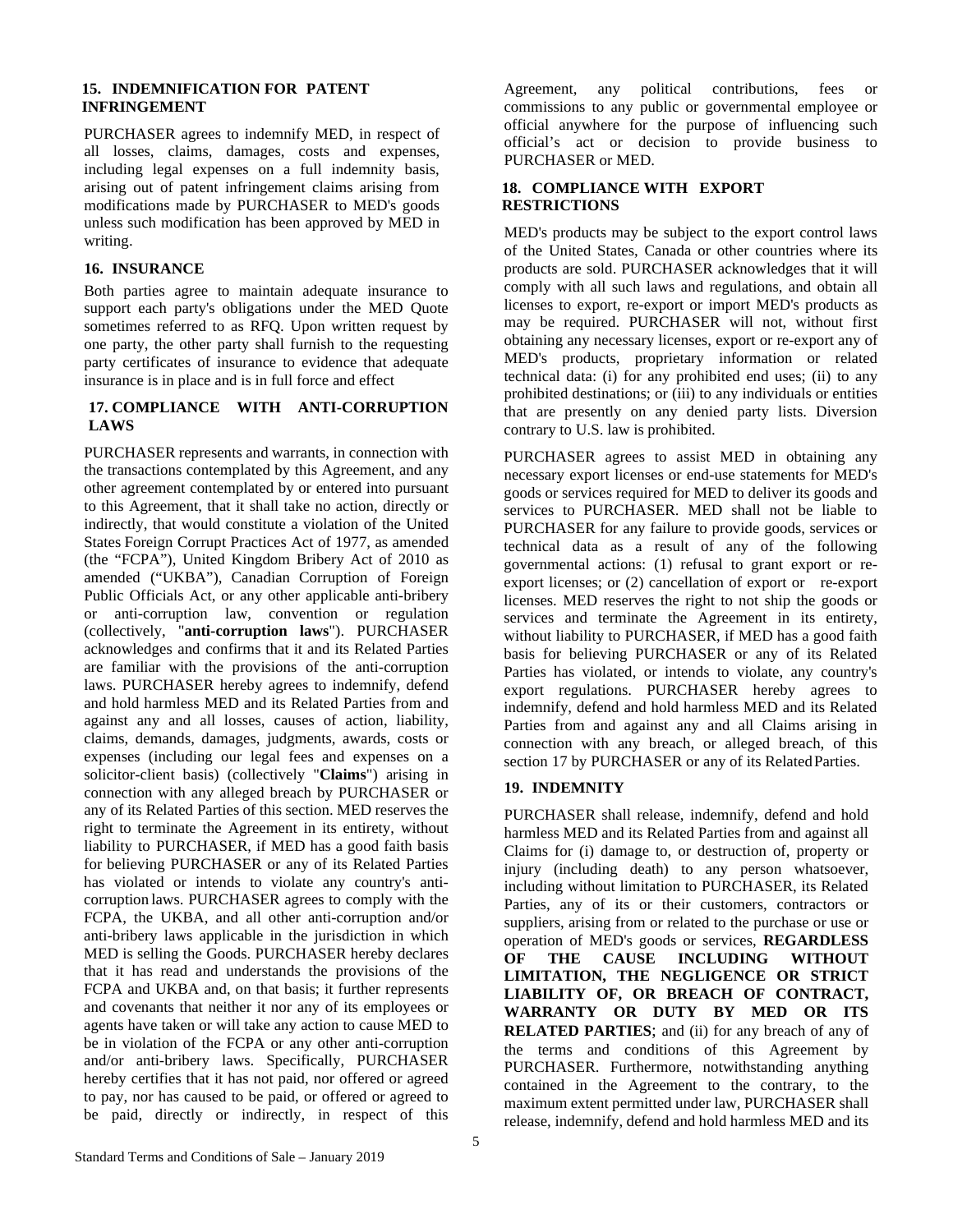Related Parties from and against any and all Claims, asserted by, derived from or in favor of any person, party or entity, in respect of or resulting from the failure of or damage to any gas compressor or gas processing equipment **REGARDLESS OF THE CAUSE INCLUDING WITHOUT LIMITATION, THE NEGLIGENCE OR STRICT LIABILITY OF, OR BREACH OF CONTRACT, WARRANTY OR DUTY BY MED OR ITS RELATED PARTIES**.

### **20. CONSEQUENTIAL DAMAGES WAIVER**

Notwithstanding anything contained in this Agreement to the contrary, MED shall not, in any event, be liable for any special, incidental, consequential or indirect damages, loss of profits or revenues, or for any claims, damages, costsor expenses (including legal expenses) or delay caused by defective material or workmanship (all<br>of the foregoing collectively "**Consequential** of the foregoing collectively **Damages**") and PURCHASER hereby releases MED and its Related Parties from all such Consequential Damages, **REGARDLESS OF HOW SUCH CONSEQUENTIAL DAMAGES ARE CAUSED, INCLUDING WITHOUT LIMITATION THE NEGLIGENCE OR STRICT LIABILITY OF, OR BREACH OF CONTRACT, WARRANTY OR DUTY BY MED OR ITS RELATED PARTIES**.

**Limitations on Seller's (MED) Liability – Statute of Limitations.** In no event shall MED be liable for anticipated profits or for incidental or consequential damages. MED's liability on any claim of any kind for any loss or damage arising out of or in connection with or resulting from this agreement or from the performance or breach thereof shall in no case exceed the price allocable to the goods or services or unit thereof, which gives rise to the claim. MED shall not be liable for penalties of any description. Any action resulting from any breach on the part of MED as to the goods or services delivered hereunder must be commenced within one year after the cause of action has accrued.

#### **21. DEFAULTS OR DELAYS**

Seller shall not be liable for any default or delay in the delivery of all or any goods resulting either directly or indirectly from (a) accidents to, breakdowns, or mechanical failure of Seller's plant, machinery, or equipment; strikes or other labor troubles; labor shortages; fire; flood; wars; acts of the public enemy, acts of God; delays of suppliers; delays in transportation or lack of transportation facilities; embargos; shortages of, or reductions in energy sources; priorities, allocations, limitations, restrictions, or other acts required or requested by Federal, state, or local governments, or any subdivision, bureau or agency thereof; or (b) any cause beyond the control of Seller. In no event shall Seller be liable for any consequential, special, or contingent damages arising out of Seller's default or delay in filling Buyer's order.

#### **22. WAIVER**

The failure of either party to enforce any provision hereof will not constitute a waiver or preclude subsequent enforcement thereof. Waiver by a party of any breach of these provisions shall not be construed as waiver of any other breach.

### **23. SEVERABILITY**

The fact that a provision contained herein is held invalid, illegal or unenforceable by a court of competent jurisdiction will not affect the other provisions hereof.

#### **24. GOVERNING LAW**

This Agreement shall be governed by the laws of the State of Texas. Each party hereby irrevocably submits itself to the jurisdiction of the federal and state courts of Texas located in Houston, Texas, and waives any objection it may now or hereafter have to the placing of venue in any such courts and any right to remove any such action or proceeding to another court.

#### **25. LEGAL EXPENSES**

In the event it is necessary for any party to enforce any provision of the Agreement, then in that event, the prevailing party shall be entitled to recover reasonable legal expenses on a full indemnity basis.

#### **26. NOTICES**

All notices required or permitted to be given hereunder must be in writing and shall be deemed effectively given when received or, if not received, when deposited with the post office as certified mail, return receipt requested, to the address of the party as contained in the Agreement, or as otherwise provided by either party upon notice to the other party.

## **27. SCOPE OF GOODS AND SERVICES TO BE PROVIDED**

MED will provide to PURCHASER the goods and/or perform services as described in and subject to the terms and conditions of this Agreement which may be amended or modified by supplementary change orders agreed to by both parties in such event, the goods and/or services to be provided shall be deemed to include the goods and/or services described in such supplementary change orders.

MED will provide such resources and utilize such employees and/or third party consultants as it deems necessary to provide the goods and services. The manner and means used by MED to perform the services desired by the PURCHASER are in the sole discretion and control of MED. MED shall use commercially reasonable efforts to meet the schedules and times of performance for the services as set forth in the Agreement.

PURCHASER and MED agree to cooperate in good faith to permit MED to provide the goods and services in a timely and professional manner. PURCHASER understands and agrees that MED's provision of the goods and services may depend on the completion of certain